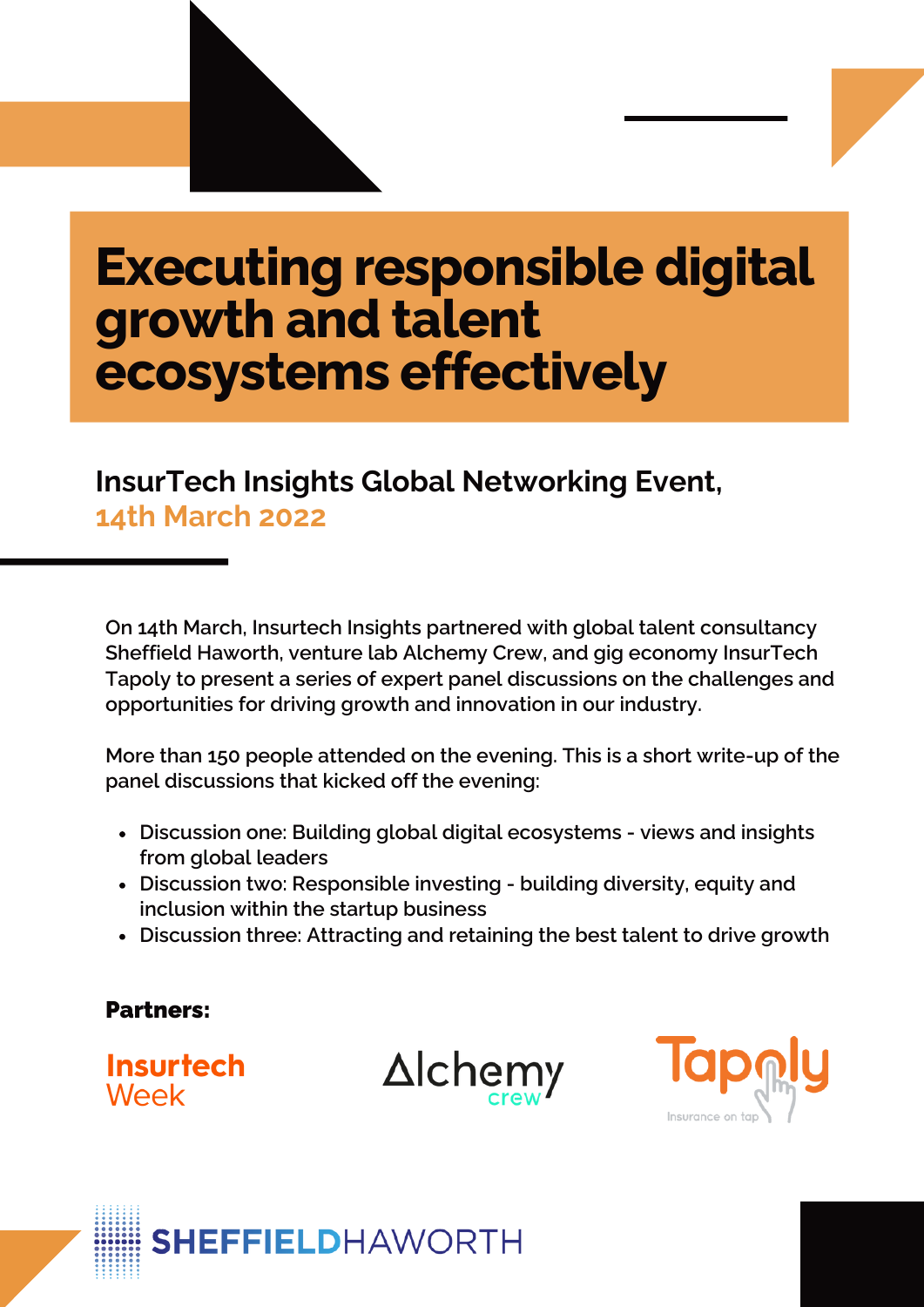## **Discussion one: Building global digital ecosystems views and insights from global leaders**



**Moderated by Sabine VanderLinden, multi award-winning Founding Partner of [Alchemy](https://alchemycrew.com/) Crew**

**Alchemy** 

A business ecosystem works in the same way a biological or social ecosystem does - as an interconnected system where multiple participants can collaborate symbiotically to the benefit of all. Picture it as people, capabilities, and devices combining and connecting to create something greater than the sum of its parts.

This often offers a new value proposition for customers and a new business model for the companies involved. Business ecosystems enable organisations to centralise their digital offerings and develop products and services to meet the needs of specific customer groups. With digital ecosystems fast becoming the new normal in our digitised world, Sabine wanted to reach out to key figures in locations outside of London to get their expert views on the development of insurance ecosystems in their markets:



From Germany - [Sebastian](https://www.linkedin.com/in/pitzler/) Pitzler, MD InsurLab [Germany](https://insurlab-germany.com/en/insurlab/) - a platform for [connecting](https://www.linkedin.com/in/pitzler/) InsurTechs and insurers.



From France - Florian Graillot, [Founding](https://www.linkedin.com/in/pitzler/) Partner, [Astorya](http://astorya.vc/) VC - specialist investor in seed [InsurTech](https://www.linkedin.com/in/pitzler/) startups across Europe.



From Israel - Gil Arazi, Founder & [Managing](https://www.linkedin.com/in/pitzler/) Partner, FinTLV [Ventures](https://fintlv.com/) – an [InsurTech](https://www.linkedin.com/in/pitzler/) venture capital fund which invests globally.



From USA – Farron Blanc, VP, Brokerage [Distribution](https://www.linkedin.com/in/pitzler/) & Strategy, L&G America – a life [insurer.](https://www.linkedin.com/in/pitzler/)



From [LATAM](https://www.linkedin.com/in/pitzler/) - Pablo Duarte, CEO, [NetBrokrs](https://netbrokrs.com/) - an [international](https://www.linkedin.com/in/pitzler/) digital insurance broker and platform based in Florida, USA, but operating across Latin America.

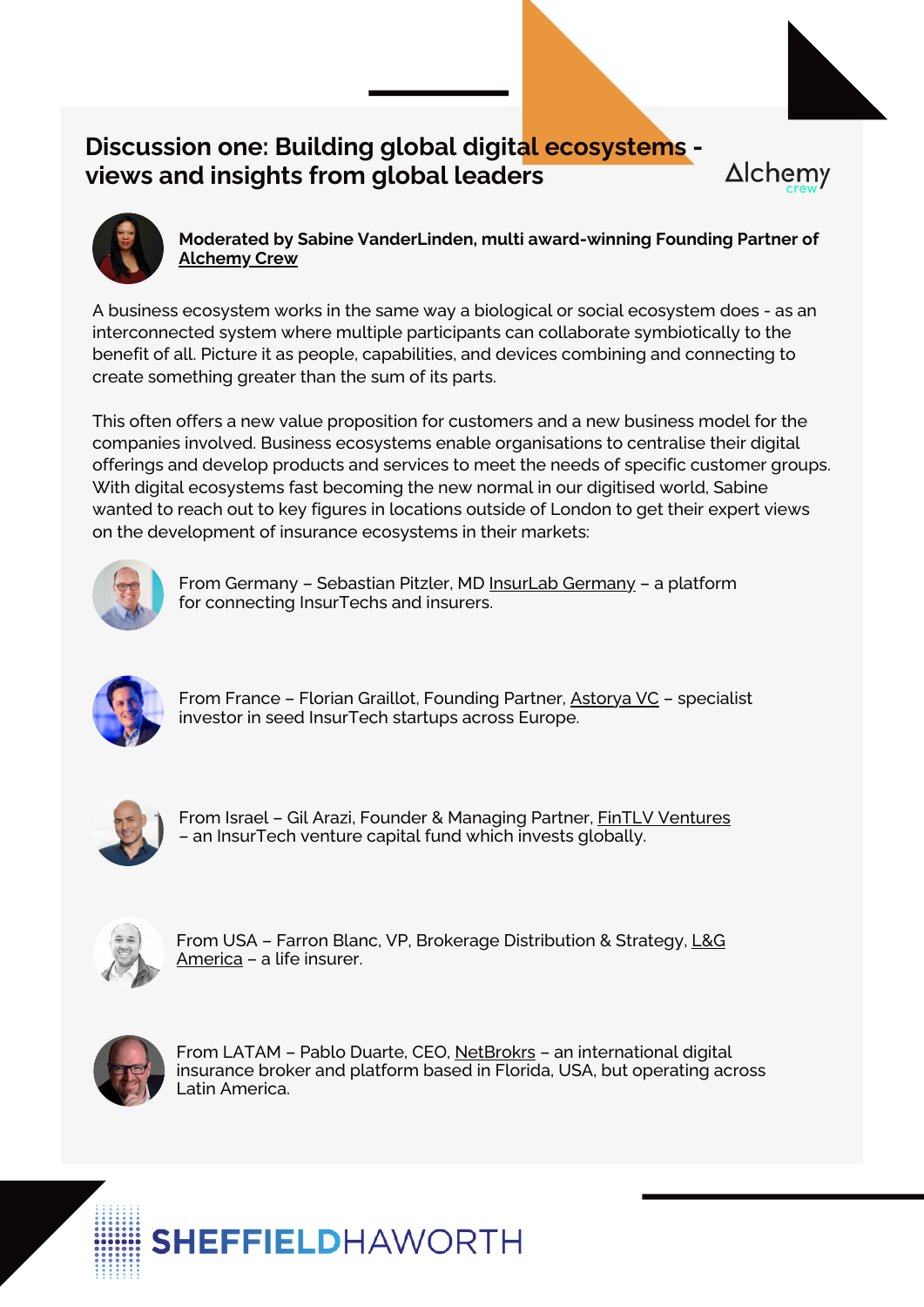#### **With digital ecosystems bringing new opportunities, new partnerships and a new level of complexity, what is the state of play in your markets?**

- In the US, an ecosystem is necessary to help navigate the complexities of innovating across 50 states with 50 different regulatory regimes.
- In Germany, ecosystems are about increasing innovation in new products and services and new business models that put the customer at the centre of the value chain.
- In LATAM, the InsurTech ecosystem is relatively new but vibrant, with around 30 new InsurTechs emerging every semester. The market is developing around two main themes of inclusion and sustainability.
- Across Europe, market players need to integrate via an API structure, which remains a challenge for some incumbents. Most of the market is still at the beginning of this journey.
- There's been a lot of talk about disruption but the market hasn't seen much genuine disruption.
- For some investors, end-to-end InsurTechs that sell insurance are more interesting than those that want to act as smaller partners in the value chain, as the former are more likely to achieve significant returns – although there was some debate about this.
- Generally, across Europe, big incumbent insurers are much more open and willing to collaborate with InsurTechs than they used to be. Where venturing projects used to take more than two years to produce a pilot program, now the same stage can be reached in just six months.

#### **What can the industry do better to collaborate better?**

In some markets incumbents have been slow to take risks or be convinced of the benefits of collaborating with InsurTechs. There has been more progress in this regard in Europe and the US, though some scepticism remains. In LATAM, incumbents will need more convincing yet, but the potential for InsurTechs to access new emerging market segments and close the protection gap suggests that the case for collaboration will become stronger.

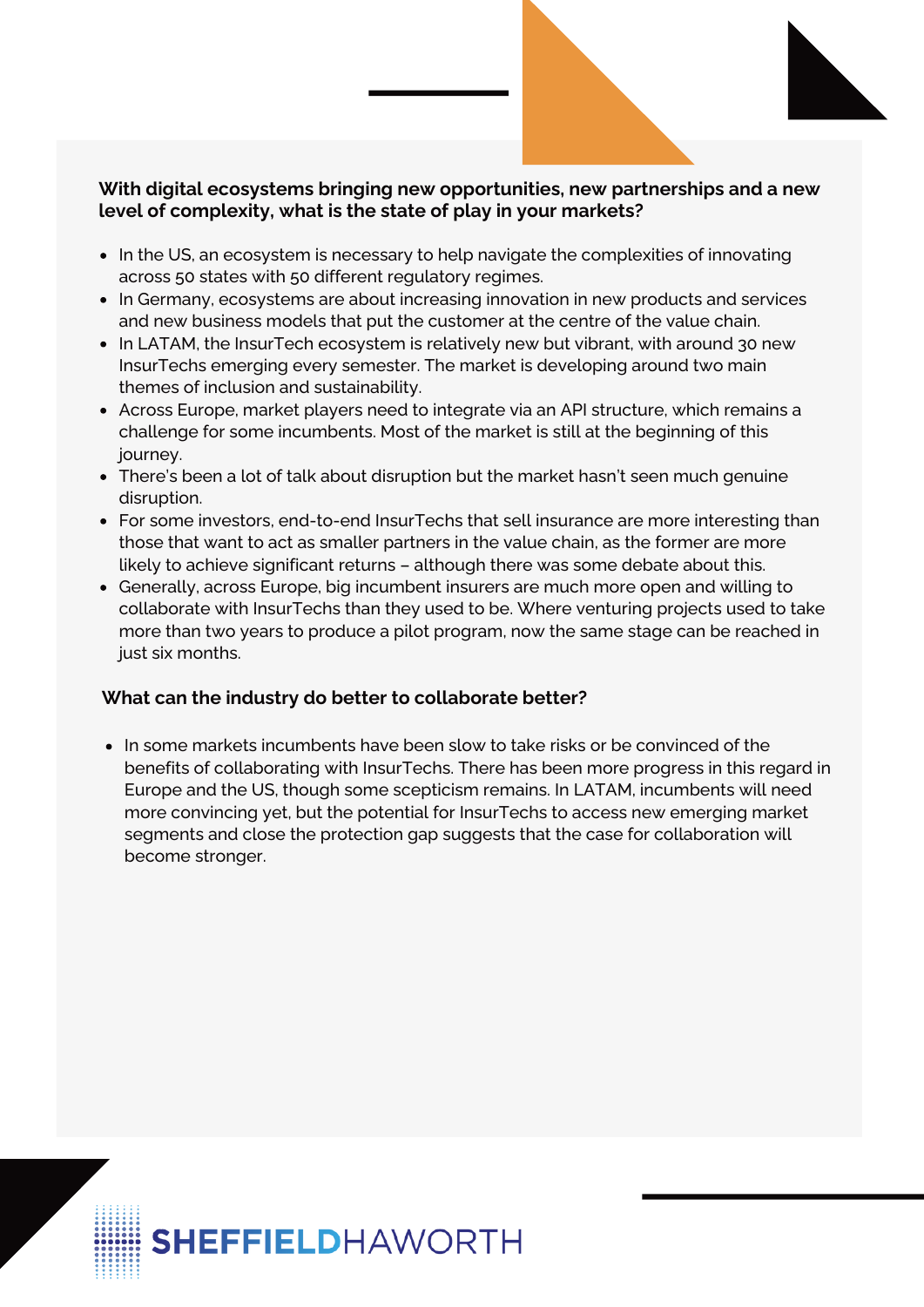## **Discussion two: Responsible investing - building diversity, equity and inclusion within the startup business**



**Moderated by Janthana Kaenprakhamroy, multi-award-winning CEO of [Tapoly](https://www.tapoly.com/)**

Diversity, equity, and inclusion (DEI) are not just moral imperatives. They have a direct impact on growth. Diversity reduces group think and makes firms more innovative and competitive.

Consumers, investors, and venture partners also increasingly look to DEI when deciding where to put their money. With this in mind, Janthana wanted to reach out to a diverse range of corporate venture firms and investors to get their take on the DEI agenda and why the worlds of insurance and venture capital are so lacking in diversity:



[Emmanuel](https://www.linkedin.com/in/pitzler/) Djengue, Innovation Director, [RGAX](https://www.rgax.com/) – a reinsurer that supports startup insurers with life insurance and [investments.](https://www.linkedin.com/in/pitzler/)



Sam Evans, [Partner,](https://www.linkedin.com/in/pitzler/) **Eos Venture [Partners](https://www.eosventurepartners.com/)** - which specialises in investing in series A stage [InsurTechs.](https://www.linkedin.com/in/pitzler/)



Stefan Lemper, Venture Capital [Investor,](https://www.linkedin.com/in/pitzler/) [M](https://www.linkedin.com/in/pitzler/)[aschmeyer](https://maschmeyer-group.de/) Group – which operates three VC funds in Europe and invests in startups at series A and B.



Sahil Chopra, [General](https://www.linkedin.com/in/pitzler/) Partner, Simsan [Ventures](https://simsan.vc/) - which invests in earlystage deep tech and FinTech companies from pre-seed to series A, and focuses on promoting [underrepresented](https://www.linkedin.com/in/pitzler/) founders where possible.

#### **Why should we care about diversity?**

- Promoting diversity is the right thing to do from a societal perspective.
- It's also great for business, because having a diverse team and divergent views ends up being great for the balance sheet.
- **·** Diverse companies are able to offer a better customer experience.
- Diverse teams tend to come up with diverse solutions to problems.
- Right now, 70%-plus of VCs are men and only 4% of UK tech startup founders are women, so they are heavily under-represented. This is an issue that needs to be addressed.

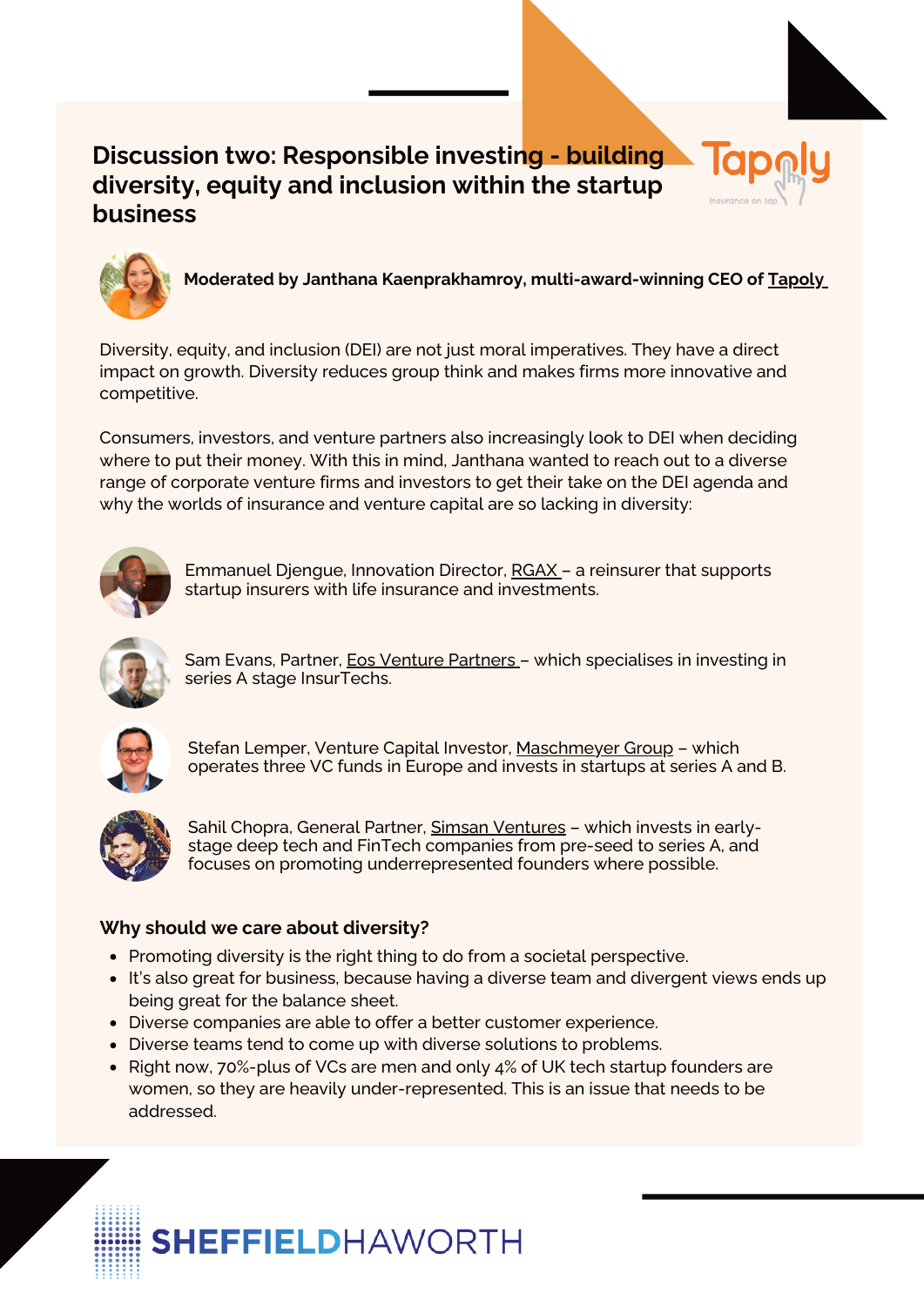#### **If diversity is the way forward, why do inherent biases still exist when it comes to securing investment?**

- Many groups are under-represented in the InsurTech space, within the VC space and in the insurance industry, including people of colour, women, and many others.
- Women founders often tend to do better, so investors are keen to find them where possible.
- There aren't many female founders coming to the panel members seeking investment. The consensus on the panel was that it was very difficult to find female entrepreneurs. The system needs to improve so that there are more women founders.
- According to one panel member, in their pipeline only 6% of companies have an allfemale founding team, and 18% with mixed management.
- There is an inherent bias in the questions female founding teams get asked; they tend to get questions focused on risk rather than growth. This effects the amounts that get invested.

#### **How can we make our companies more attractive to more diverse talent?**

- Confidence could be one issue. Women tend not to apply for jobs unless they think they are an exact match, whereas men are more likely to take a chance.
- One of the most under-represented groups in the UK is young people, who seem to be encouraged to work longer or gain experience before investors will take them seriously. This attitude needs to change so that young people will found companies younger and take more risks with new ideas; the longer young people work in an industry the less likely it is they'll have the drive to found a business or come up with a new idea.
- Every founder needs to be able to sell their story effectively, and that includes being inclusive and open to diversity. If you talk about the importance of diversity, diverse talent is more likely to be attracted to work for you.
- It's easier to find ethnic diversity than gender diversity among founders at the moment. This feels like a societal issue that needs to be addressed. As an industry, we could do more to encourage more women to take a chance on founding their own company.

#### **If you could give a last piece of advice to InsurTech entrepreneurs and startups, what would it be?**

- Build an ESG agenda with clear goals and think about how to build that into your strategy.
- Tailor every message to investors and really sell the benefits of your company to them.
- Leverage industry networking events to meet and get to know investors. Find out how they think and what they're looking for.
- Be able to explain your startup in a few words or a sentence. What's the value proposition? What is the key benefit?

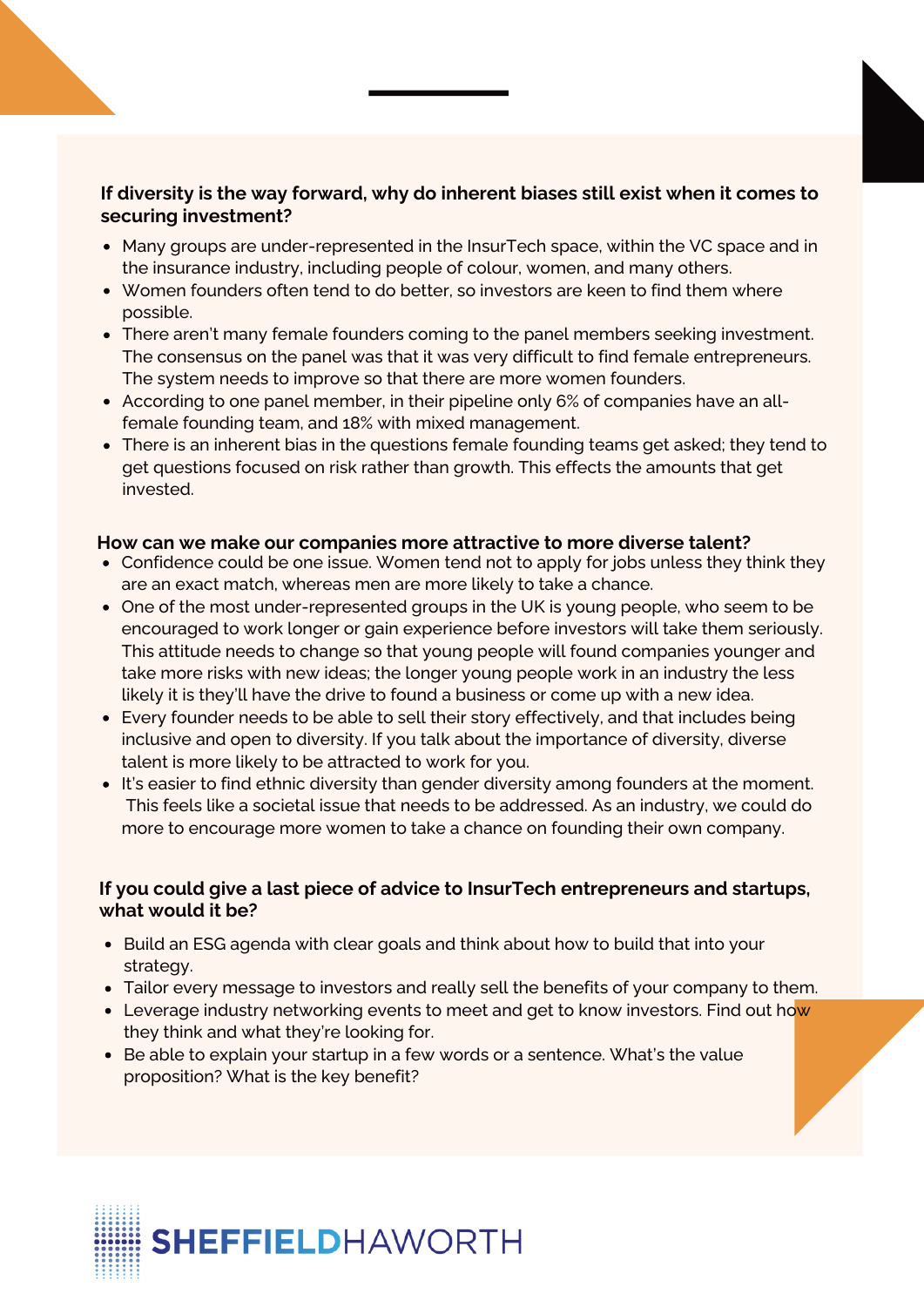## **Discussion three: Attracting and retaining the best talent to drive growth**



**Panel moderated by Ben Johnson, AESC award winner and Managing Director and Global Head of Insurance & InsurTech, [Sheffield](https://www.sheffieldhaworth.com/financial-services/insurance/) Haworth**

SHEFFIELDHAWORTH

**Growth is impossible without the right talent. At the same time, the skills and behaviours leaders need for success is continually evolving.**

**In this discussion, Ben wanted to speak with business leaders from across the worlds of InsurTech, insurance, and investment who have all developed cultures that attract, nurture and develop exceptional people:**



Lisa Meigh, People [Director,](https://www.linkedin.com/in/pitzler/) [Covéa](https://www.coveainsurance.co.uk/) - the UK arm of the French insurer which has won several awards for diversity and inclusion and [customer](https://www.linkedin.com/in/pitzler/) service, and is ranked second in the UK's list of best insurers to work for.



Tobias Taupitz, CEO & [Co-Founder,](https://www.linkedin.com/in/pitzler/) [Laka](https://laka.co/gb) - the innovative cycling insurance startup.



Deana [Murfitt,](https://www.linkedin.com/in/pitzler/) Chief of Staff, **[Flock](https://flockcover.com/)** - the fully digital insurance company for [commercial](https://www.linkedin.com/in/pitzler/) motor fleets.



Sumit [Bahulhandi,](https://www.linkedin.com/in/pitzler/) Founder, [Darwin](https://www.darwin-insurance.com/) Insurance - a scale-up InsurTech that is fully owned by Direct Line [Group.](https://www.linkedin.com/in/pitzler/)



Matthew Jones, [Managing](https://www.linkedin.com/in/pitzler/) Director, [Anthemis](https://www.anthemis.com/) - a global platform that cultivates change in the financial system by investing in, growing, and sustaining businesses committed to resiliency, [transparency,](https://www.linkedin.com/in/pitzler/) access and equity.

#### **How important are a strong culture and a clear mission for attracting top talent?**

- It's really important to have a strong sense of why you do what you do and what you want to bring to your customers. What is your why? What makes you different? Everything else can come from that.
- The talent market now is the most competitive it's been in 25 years, so a strong culture and clear mission can really help a company to stand out and attract top talent, as well as retain it.
- Culture is not an easy thing to develop, but it's worth getting it right as early as possible because it can become a positive competitive advantage that becomes hard to replicate.